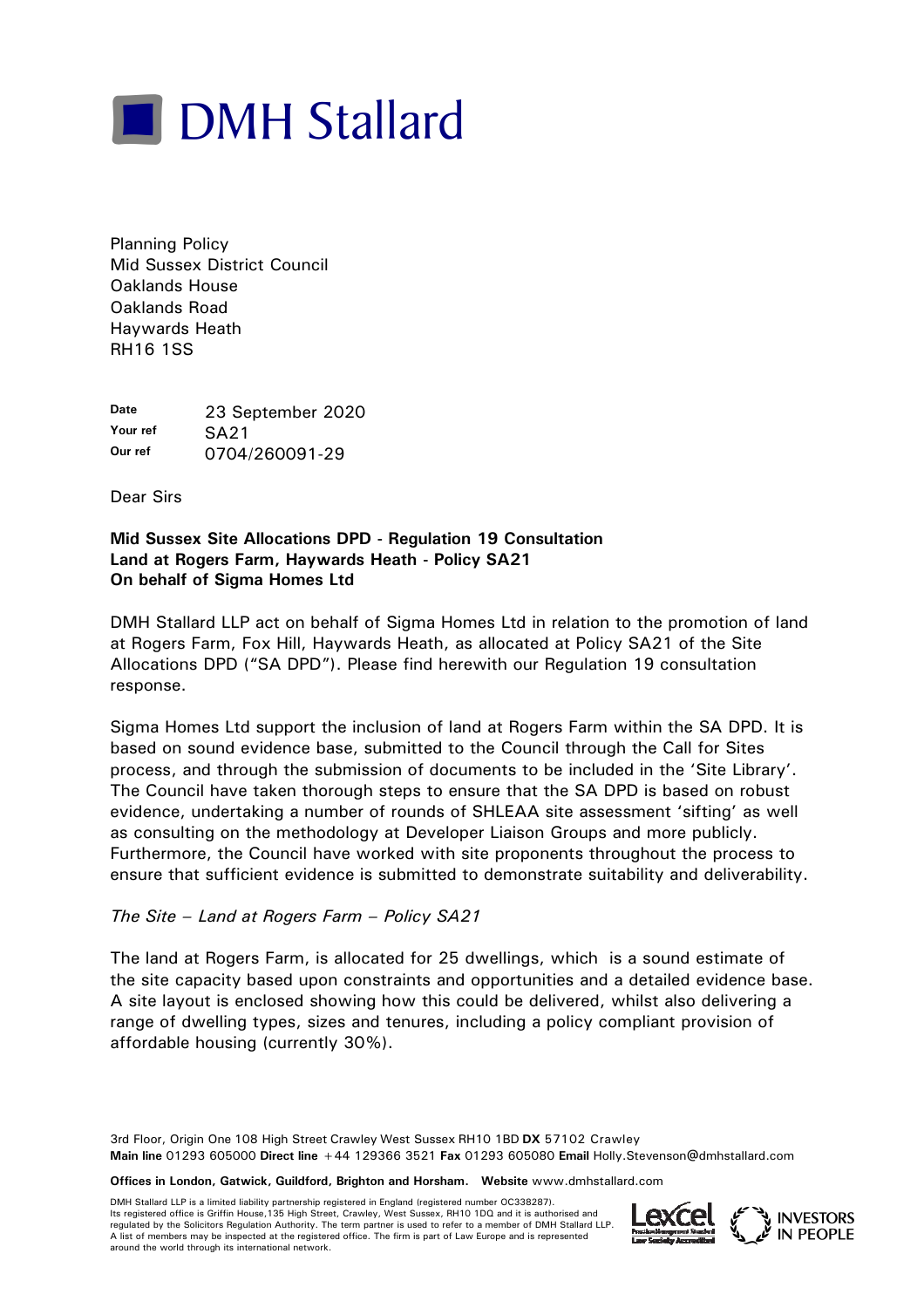

Sigma Homes has provided a suite of technical evidence to the Council which demonstrates that the site is suitable for housing and deliverable in the short term. The following are included within this representation:

- Site layout plan
- Vision Statement
- Ecology Survey
- Landscape and Visual Impact Appraisal
- Heritage Statement
- Transport Technical Note

The above technical studies demonstrate the commitment to this site by Sigma Homes. They also collectively confirm that there are no technical barriers to delivery. The evidence base has been previously submitted to the Council who has sought to consult with statutory consultees throughout the process, independently and via the Regulation 18 consultation as corroboration for this position.

Sigma Homes Ltd welcome the inclusion of small sites within the SA DPD, as a suite of sites capable of meeting the residual housing requirement of 1,280, as set out in the District Plan and Policy SA10 of the SA DPD. This is a sound approach, acknowledging the importance of allocating a range of site sizes and types which are able to offer a range of benefits, including speed of delivery. The NPPF, at paragraph 68, acknowledges the important contribution that small and medium sized sites can make towards meeting the house requirement of an area, noting that they are often built-out quickly. This is further acknowledged in Policy SA21 citing indicative phasing of 1-5 years, making an important contribution towards the Council's rolling 5 year housing land supply, particularly relevant given the uplift in the annual requirement to 1,090dpa from 2024/2025.

The District Plan, within the supporting text for policy DP6, sets out the residual housing need by settlement, it notes that Haywards Heath has a residual housing target of 127 dwellings. It is acknowledged that the residual housing figure has been adjusted to account for commitments since the District Plan, however Policy SA10 states that Category 1 settlements (Burgess Hill, Haywards Heath and East Grinstead) have an updated residual requirement of 706 dwellings. The allocation of land at Rogers Farm, contributes towards meeting that residual housing need, and on the edge of a Category 1 settlement. This is a sound approach to the distribution of housing, having assessed a suitable, available and deliverable pallet of sites.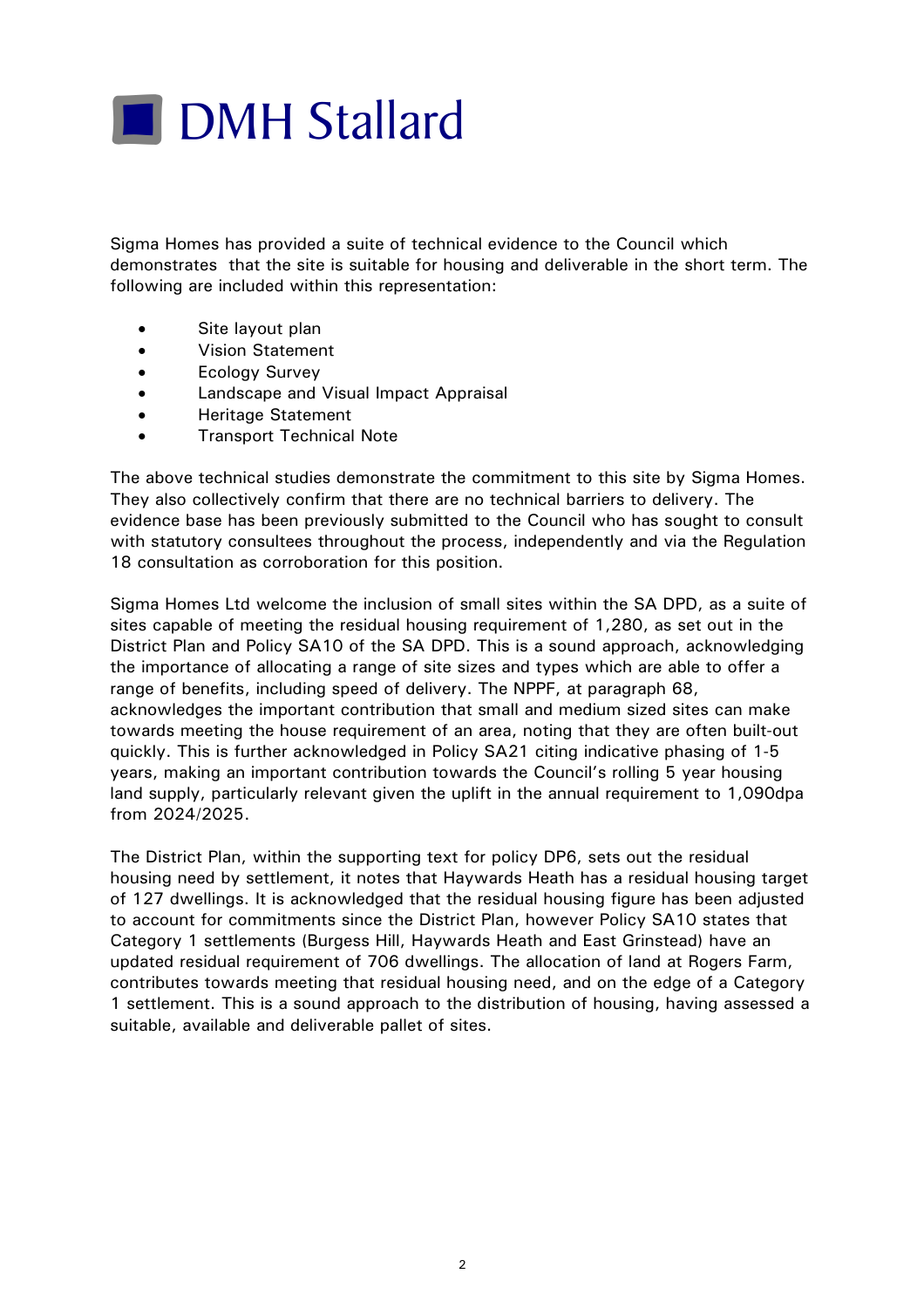

# *Strategic Housing and Economic Land Availability Assessment*

As noted above, Sigma Homes support the Council's thorough approach to the SHELAA process, commencing with consultation on the methodology to be used throughout the process. We also broadly support the Council's assessment of the land at Rogers Farm (Site #783) through the SHELAA as a sound approach to the site selection process. We welcome the Council's acknowledgement that the site is not constrained by flood risk, Ancient Woodland, SSSI/SNCI/LNR's, a Conservation Area or Archaeology.

However, whilst we note the Council's 'amber' assessment of the impacts on heritage assets, we would dispute the level of harm given that our specialist advisor has concluded this is at the lower end of 'Less Than Substantial Harm'. The rationale and assessment for this are set out in detail within the Heritage Impact Appraisal (July 2020) prepared by the Heritage Collective and should be referred to again before progressing further. As such, we request that the Council review this submitted evidence and revise the wording within the SHELAA site assessment in order to ensure that it forms part of a sound evidence base.

The SHELAA site assessment also notes that the site is more than a 20 minute walk from schools, however, it fails to consider the sustainability credentials that will be delivered as part of the Hurst Farm development, to the south of Haywards Heath also on Fox Hill. Hurst Farm is allocated in the Haywards Heath Neighbourhood Plan for c350 dwellings and benefits from an outline planning application for 375 dwellings, a 2 form entry primary school with Early Years provision, Country Park, car parking and Green Way (DM/17/2739). Once built, the scheme at Hurst Farm will deliver a new primary school in close proximity to the land at Rogers Farm, this will significantly enhance the sustainability of the site. This should be recognised in the site assessment within the SHELAA as it is important for local plans to make appropriate reference to neighbourhood plan proposals as referred to in the NPPG (Paragraph 006 Reference ID: 61-006-20190723). This will enable greater conformity to exist between the two policy documents.

# *Sustainability Appraisal*

The site is assessed in the Council's Sustainability Appraisal, concluding that it is a 'Site that Performs Well', these are a suite of sites which are considered appropriate for site allocation. The Council have undertaken an appraisal of the remaining 51 sites (sifted from the SHELAA process), the Council have then sought to assess the individual performance of sites as well as their performance when compared with other sites in the same settlement.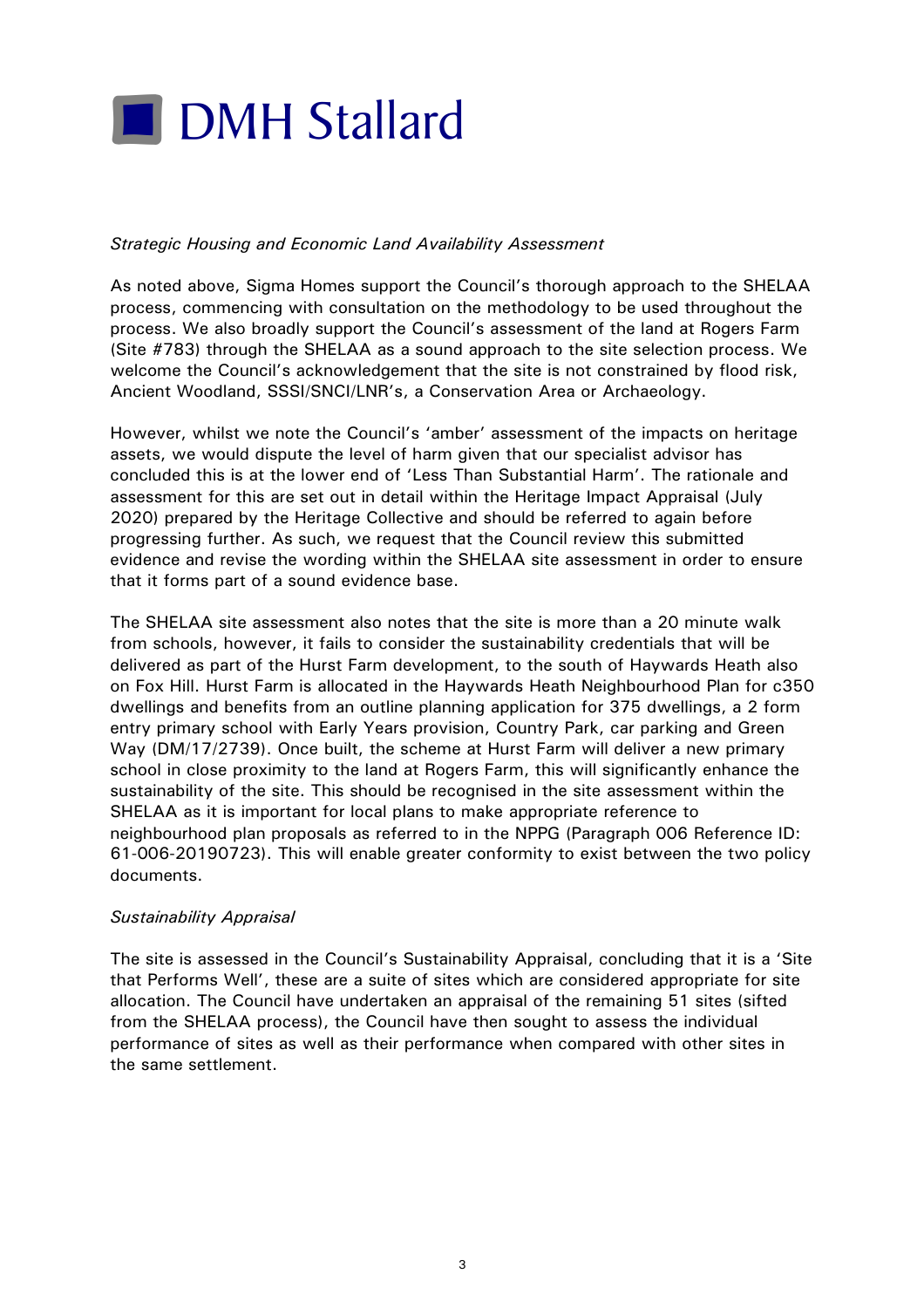

'Sites that Perform Well' are considered to comply the District Plan, which sets out the Strategic Policies for development. Haywards Heath is a Tier 1 settlement and the land at Rogers Farm is the only site in Haywards Heath that is considered a 'Site that Performs Well'. Policy SA10 identified a minimum residual figures for Tier 1 settlements of 706 dwellings. We therefore wholly support the Council in identifying the allocation of land at Rogers Farm, contributing towards meeting this residual housing need.

The land at Rogers Farm performs well in the Council's Sustainability Appraisal recognising the potential benefits of the proposals. It only performs negatively in relation to access to education, land use, countryside, and heritage. However, as stated above, it fails to acknowledge the sustainability credentials that will be delivered through the Hurst Farm development, namely access to a new primary school. It also appears that that the Council, through the SHELAA process, have over estimated the potential harm on heritage assets.

The site is in proximity to three listed buildings, Cleavewater (Grade II) is opposite the proposed access to the site, Olde Cottage (Grade II) and Rogers Farmhouse (Grade II) are to the south of the site. The Heritage Impact Assessment submitted to the Council during the production of the SA DPD, concludes that there will be a low level of Less than Substantial Harm to Cleavewater, acknowledging that the site is separated from it by a road, and there will be no harm to Olde Cottage and Rogers Farmhouse as there is a strong treed buffer separating the site from the Listed Buildings. We would submit that the Sustainability Appraisal (and the SHELAA) should be amended to reflect the assessment of harm to the Listed Buildings, which we consider to be an overestimate of the levels of harm.

It is noted that all greenfield sites are acknowledged to have an impact on land use and countryside, but it is welcomed that the Council acknowledge the change in character already occurring in this broad location (within the SHELAA).

#### *Delivery*

The site is being promoted by Sigma Homes Ltd, a regional housebuilder who are committed to bringing the site forward at the earliest opportunity, reflecting the site allocation. Given that the site is a small site of only 25 dwellings, the Council can be confident that it would be completed within the first 5 year period. Sigma Homes do not envisage impediment to the delivery of the site.